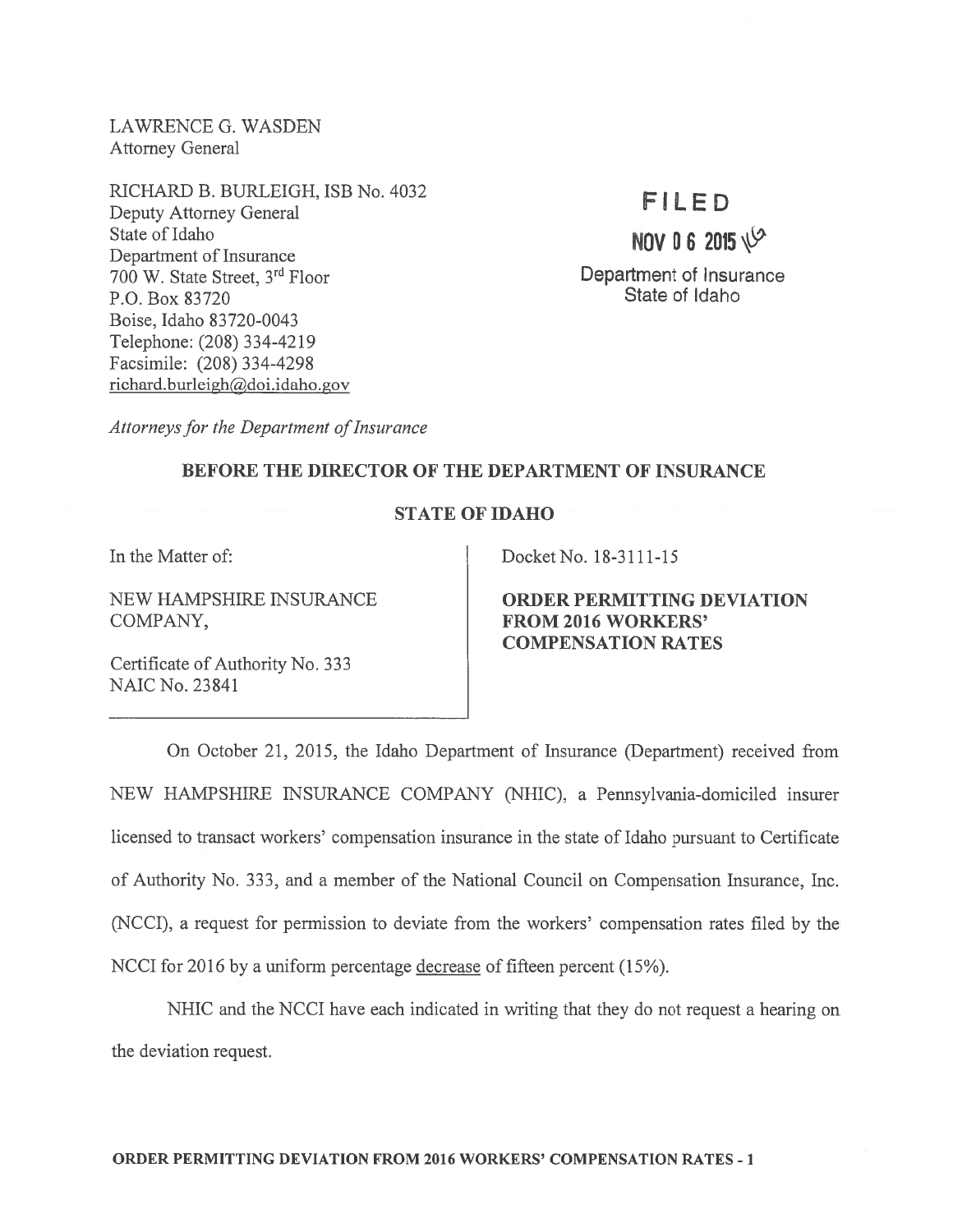The Department's Director (Director), having reviewed and being fully apprised of NHIC's reques<sup>t</sup> to deviate from the Idaho workers' compensation premium rates filed by the NCCI for 2016, and the requirements of Idaho Code § 41-1614, has determined that the requested rate deviation is justified.

NOW, THEREFORE, IT IS HEREBY ORDERED, pursuan<sup>t</sup> to Idaho Code § 41-1614, that NHIC's reques<sup>t</sup> to deviate by <sup>a</sup> uniform percentage decrease of fifteen percen<sup>t</sup> (15%) from the workers' compensation rates filed by the NCCI for 2016, exclusive of terrorism rates, is GRANTED. This deviation from the Idaho workers' compensation premium rates filed by the NCCI for 2016 shall take effect on January 1, 2016, and shall remain in effect for one year from that date unless terminated sooner with the approval of the Director.

DATED this  $\mathcal{L}_{\text{day of November, 2015.}}$ 

STATE OF IDAHO DEPARTMENT OF INSURANCE

Chavera

DEAN L. CAMERON **Director**